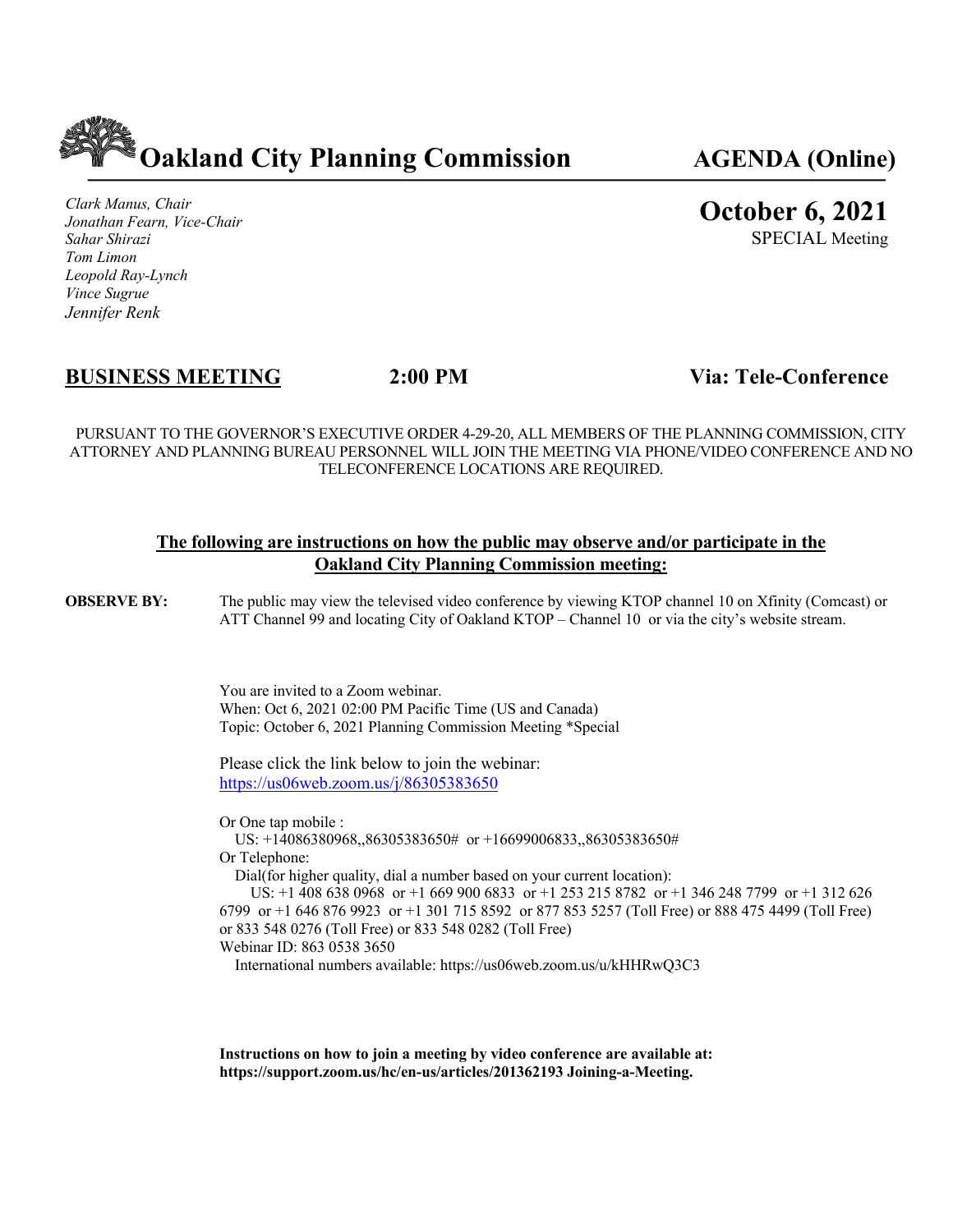

*Oakland City Planning Commission AGENDA* **(Online)** 

**Page 2** *October 6, 2021*

#### **HOW TO COMMENT ON A PUBLIC MEETING:**

Public comments will be taken at the time of each eligible Agenda item.

| If you are a Zoom video<br>Conference participant | To comment by Zoom video conference, click the "Raise Your Hand" button to request to speak<br>when Public Comment is being taken on an eligible agenda item. You will then be unmuted during<br>your turn and allowed to make public comments. After the allotted time, you will then be re-muted.<br>Instructions on how to "Raise Your Hand" are available at: https://support.zoom.us/hc/en-<br>$us/articles/205566129 - Raise-Hand-In-Webinar.$                                                                                                                                                                                                                               |
|---------------------------------------------------|------------------------------------------------------------------------------------------------------------------------------------------------------------------------------------------------------------------------------------------------------------------------------------------------------------------------------------------------------------------------------------------------------------------------------------------------------------------------------------------------------------------------------------------------------------------------------------------------------------------------------------------------------------------------------------|
| If you are a phone<br>participant                 | To comment by phone, please call on one of the above listed phone numbers. You will be prompted<br>to "Raise Your Hand" by pressing "*9" to request to speak when Public Comment is being taken on<br>an eligible agenda Item. You will then be unmuted during your turn and allowed to make public<br>comments. Then, press "*6" to unmute yourself in order to speak. After the allotted time, you will<br>then be re-muted. Instructions on how to raise your hand by phone are available at:<br>https://support.zoom.us/hc/en-us/articles/201362663 – Joining-a-meeting-by-phone. If you have any<br>questions, please email Desmona R. Armstrong at Drarmstrong@oaklandca.gov |

#### • **IMPORTANT THINGS TO REMEMBER DURING YOUR PUBLIC COMMENT PERIOD**

#### 1. **ALL ATTENDEES SHALL BE MUTED UPON ENTRY**

- 2. Please do not raise your hand if the item currently being heard is not the item you wish to speak on. We will call for public testimony on each item individually. When the item you're interested in is called and public speakers are invited to raise their hands, raise yours then and we will call them all in the order they're raised.
- 3. You may of course speak on multiple items but your comments during each item must address the item currently under discussion. Speakers attempting to speak about items other than the item currently under consideration will be muted and asked to wait for the item they're here to speak about to be called.

#### **HOW TO ADDRESS THE PLANNING COMMISSION**

- Please work with the case planner listed for each item prior to the meeting regarding items that may be continued. Any agenda item may be continued without the hearing on the matter being opened, or public testimony taken, at the discretion of the Chair. Persons wishing to address the continued item may do so under Open Forum.
- Staff reports are available online, generally by 5:00 p.m. the Friday before the meeting, at www.oaklandca.gov (under "Planning Commission.") You will need to ensure that your computer will accept pop-ups from the host site (oaklandca.gov) and that your computer has a later version of Adobe Acrobat Reader installed. For further information, please email Desmona Armstrong at Drarmstrong@oaklandca.gov.
- If you challenge a Commission decision in court, you will be limited to issues raised at the hearing or in correspondence delivered to the Planning and Building Department, at, or prior to, the hearing. Any party seeking to challenge in court those decisions that are final and not administratively appealable to the City Council must do so within ninety (90) days of the date of the announcement of the final decision, pursuant to Code of Civil Procedure Section 1094.6, unless a shorter period applies. If you wish to be notified of the decision of any of these cases, please provide the case planner with a regular mail or email address.
- Please note that the descriptions of the applications found below are preliminary in nature and that the projects and/or descriptions may change prior to a decision being made.
- Applicants or members of the public that plan to make electronic presentations (e.g., PowerPoint presentations): Please contact Desmona Armstrong at Drarmstrong@oaklandca.gov at least **48 hours** prior to the meeting. We are unable to accommodate late material, at this time.
- Interested parties are encouraged to submit written material on agenda items in advance of the meeting and prior to the close of the public hearing on the item. To allow for distribution to the Commission, comments must be provided to the case planner electronically at least 24 hours prior to the meeting being started.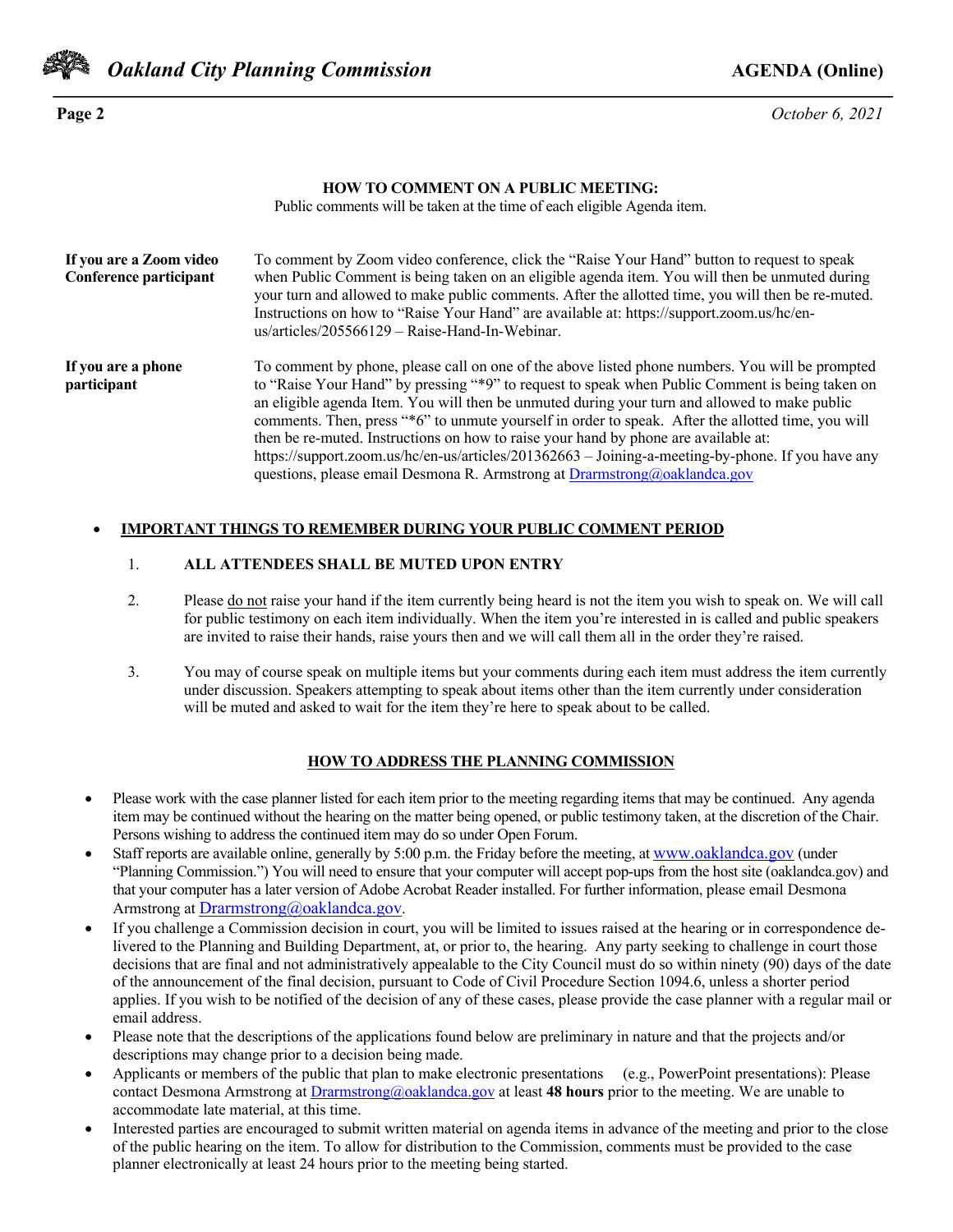

**Page 3** *October 6, 2021*

## **MEETING CALL TO ORDER**

**WELCOME BY THE CHAIR**

**ROLL CALL**

### **SECRETARY RULES OF CONDUCT**

#### **COMMISSION BUSINESS**

- Agenda Discussion
- Director's Report
- Informational Reports
- Committee Reports
- Commission Matters
- City Attorney's Report

### **OPEN FORUM**

At this time members of the public may speak on any item of interest within the Commission's jurisdiction. At the discretion of the Chair, speakers are generally limited to two minutes or less if there are six (6) or less speakers on an item, and one minute or less if there are more than six (6) speakers.

### **CONSENT CALENDAR**

The Commission will take a single roll call vote on all of the items listed below in this section. The vote will be on approval of the staff report and recommendation in each case. Members of the Commission may request that any item on the Consent Calendar be singled out for separate discussion and vote.

### **PUBLIC HEARINGS**

The hearing provides opportunity for all concerned persons to speak; the hearing will normally be closed after all testimony has been heard. If you challenge a Commission decision in court, you will be limited to issues raised at the public hearing or in correspondence delivered to the Planning and Building Department, at, or prior to, the public hearing.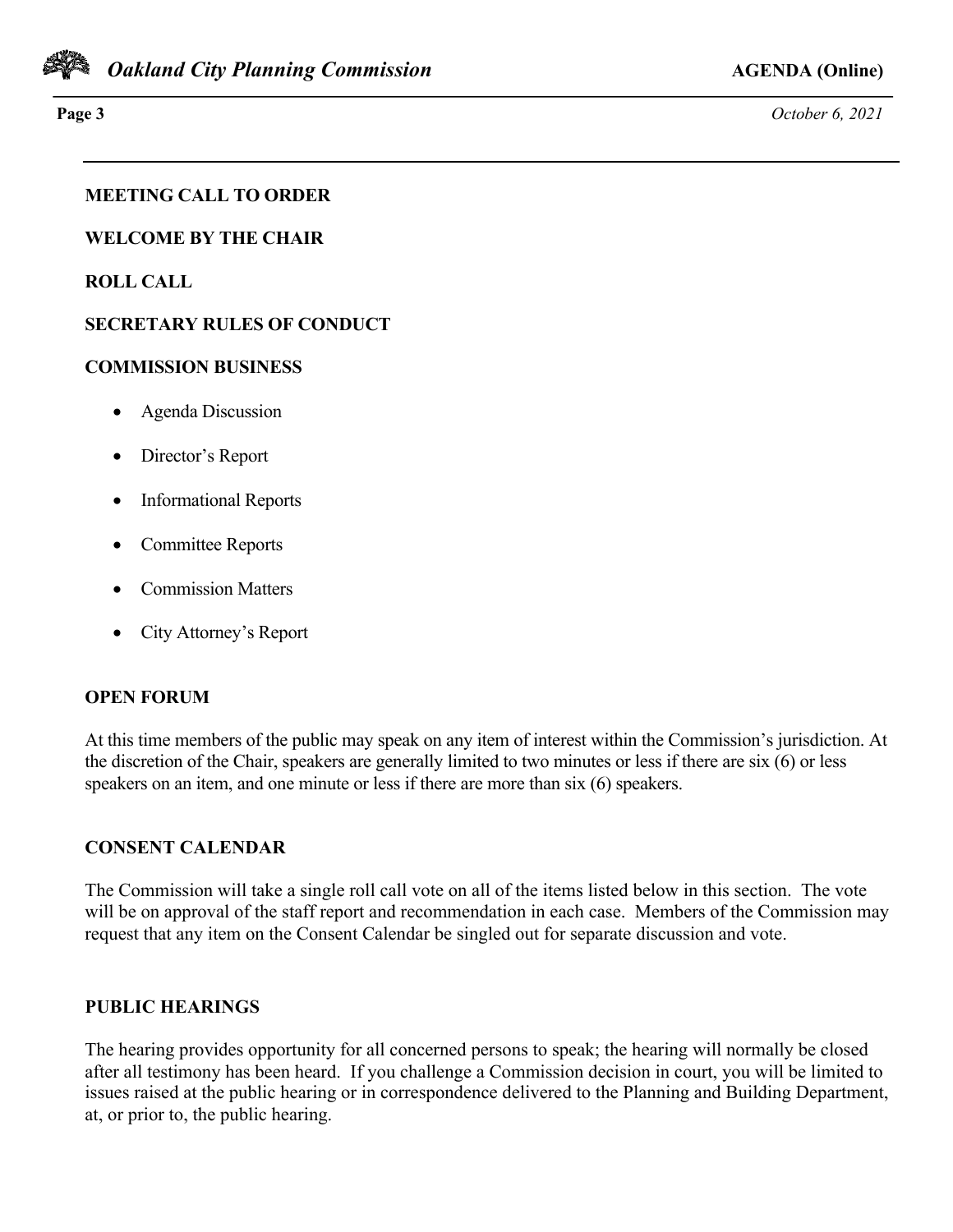

*Oakland City Planning Commission AGENDA* **(Online)** 

The Commission will then vote on the matter based on the staff report and recommendation. If the Commission does not follow the staff recommendation and no alternate findings for decision have been prepared, then the vote on the matter will be considered a "straw" vote, which essentially is a non-binding vote directing staff to return to the Commission at a later date with appropriate findings for decision and, as applicable, conditions of approval that the Commission will consider in making a final decision.

If you wish to be notified on the decision of an agenda item, please contact the case planner for the specific agenda item.

| 1.<br><b>Location:</b>            | <b>Citywide</b>                                                                                                                                    |
|-----------------------------------|----------------------------------------------------------------------------------------------------------------------------------------------------|
| <b>Accessor's Parcel Number:</b>  | N/A                                                                                                                                                |
|                                   |                                                                                                                                                    |
| <b>Proposal:</b>                  | Adoption of a Resolution Determining that Conducting In-Person Meetings of                                                                         |
|                                   | the Planning Commission And Its Committees Would Present Imminent Risks                                                                            |
|                                   | to Attendees' Health, And Electing to Continue Conducting Meetings Using<br>Teleconferencing In Accordance With California Government Code Section |
|                                   | 54953(e), A Provision of AB-361, to Allow Continuation of Planning                                                                                 |
|                                   | <b>Commission Meetings.</b>                                                                                                                        |
| Applicant:                        | Catherine Payne, Secretary to the Planning Commission                                                                                              |
| <b>Phone Number:</b>              | $(510915-0577)$                                                                                                                                    |
| Owner:                            | <b>NA</b>                                                                                                                                          |
| <b>Case File Number:</b>          | <b>NA</b>                                                                                                                                          |
| <b>Planning Permits Required:</b> | <b>Adopt Resolution</b>                                                                                                                            |
| <b>General Plan:</b>              | <b>NA</b>                                                                                                                                          |
| Zoning:                           | <b>NA</b>                                                                                                                                          |
| Environmental                     | Exempt pursuant to California Environmental Quality Act (CEQA) Guidelines                                                                          |
| <b>Determination:</b>             | Section $15061(b)(3)$ (Common Sense Exemption).                                                                                                    |
| <b>Historic Status:</b>           | <b>NA</b>                                                                                                                                          |
| <b>City Council District:</b>     | <b>NA</b>                                                                                                                                          |
| Status:                           | <b>NA</b>                                                                                                                                          |
| <b>Staff Recommendation:</b>      | Receive public testimony and consider adoption of Resolution.                                                                                      |
| <b>Finality of Decision:</b>      | Decision Final.                                                                                                                                    |
| For further information:          | Contact case planner Catherine Payne at (510) 915-0577 or by e-mail at                                                                             |
|                                   | cpayne@oaklandca.gov                                                                                                                               |

### **APPEALS**

The Commission will take testimony on each appeal. If you challenge a Commission decision in court, you will be limited to issues raised at the public hearing or in correspondence delivered to the Planning and Building Department, at, or prior to, to the public hearing; provided, however, such issues were previously raised in the appeal itself.

Following the testimony, the Commission will vote on the staff report and recommendation. If the Commission reverses/overturns the staff decision and no alternate findings for decisions have been prepared, then the vote on the matter will be considered a "straw" vote, which essentially is a non-binding vote directing staff to return to the Commission at a later date with appropriate findings for decision and, as